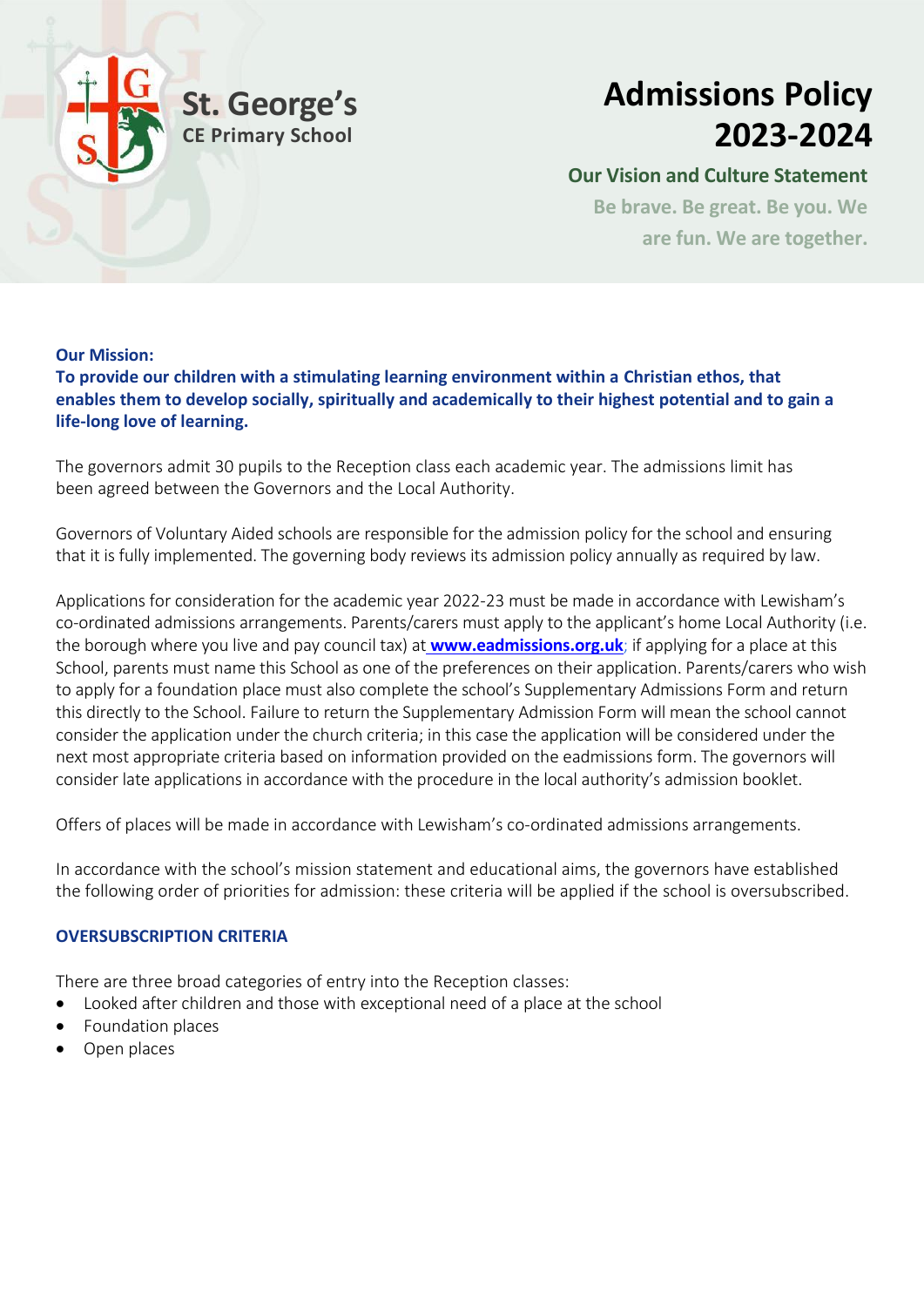## $\mathcal{P}$ **Admissions Policy 2023-2024**



#### **1. INTERNATIONALLY ADOPTED PREVIOUSLY LOOKED AFTER CHILDREN (IAPLAC), LOOKED AFTER AND PREVIOUSLY LOOKED AFTER CHILDREN AND THOSE WITH EXCEPTIONAL SOCIAL OR MEDICAL NEED OF A PLACE AT THE SCHOOL**

Children in this category are given priority in this order:

- a. Looked after children or previously looked after children (see note 1).
- b. Children (or their parent/carer) who have an exceptional social or medical need for a place at this school (see note 2).

The remaining places will be split into foundation places (33%) and open places (66%). The number of places should be rounded up or down to a whole number as appropriate.

#### **2. FOUNDATION PLACES**

The governing body has designated 33% of the remaining places as foundation places.

To qualify for a foundation place pupils must have a parent/carer who is a faithful and regular worshipper in a Christian Church. If there are more qualifying applicants for foundation places than places available the following criteria will be applied in order of priority:

- a. Children whose parent/carer is a faithful and regular worshipper at either of the parish churches within the parish of Forest Hill St George & Lower Sydenham St Michael's and All Angels. (See note 3)
- b. Children whose parent/carer is a faithful and regular worshipper at any Anglican Church and who live within the parish of Forest Hill St George & Lower Sydenham St Michael's and All Angels, (See note 3).
- c. Children whose parent/carer is a faithful and regular worshipper at one of the churches included in the membership of the Ecumenical Bodies in Churches Together in England and/or the Evangelical Alliance and who live within the parish of Forest Hill St George & Lower Sydenham St Michael's and All Angels. (See notes 3 and 4).

If the school is oversubscribed with applicants within the above criteria, the following criteria will be used to determine priority:

- i. A sibling (see note 5) on roll at the school on the date of entry of the applicant and who is expected to be on the school roll at the intended date of admission (ie current Year 6 children will not qualify as a sibling);
- ii. Nearness of home to the school (see note 6).

In the event that two or more applicants live the same distance from the school and there are insufficient places to admit all applicants, the place will be allocated by drawing lots, which will be supervised by someone independent of the school

If the Governing Body considers that your application does not fully meet the criteria for a Foundation place, they will transfer it and consider it for an Open place. If there are fewer qualified applicants for foundation places than there are places available, any unfilled places will become open places.

A supplementary form completed by the Parish priest or Minister will be required to support an application for a Foundation Place.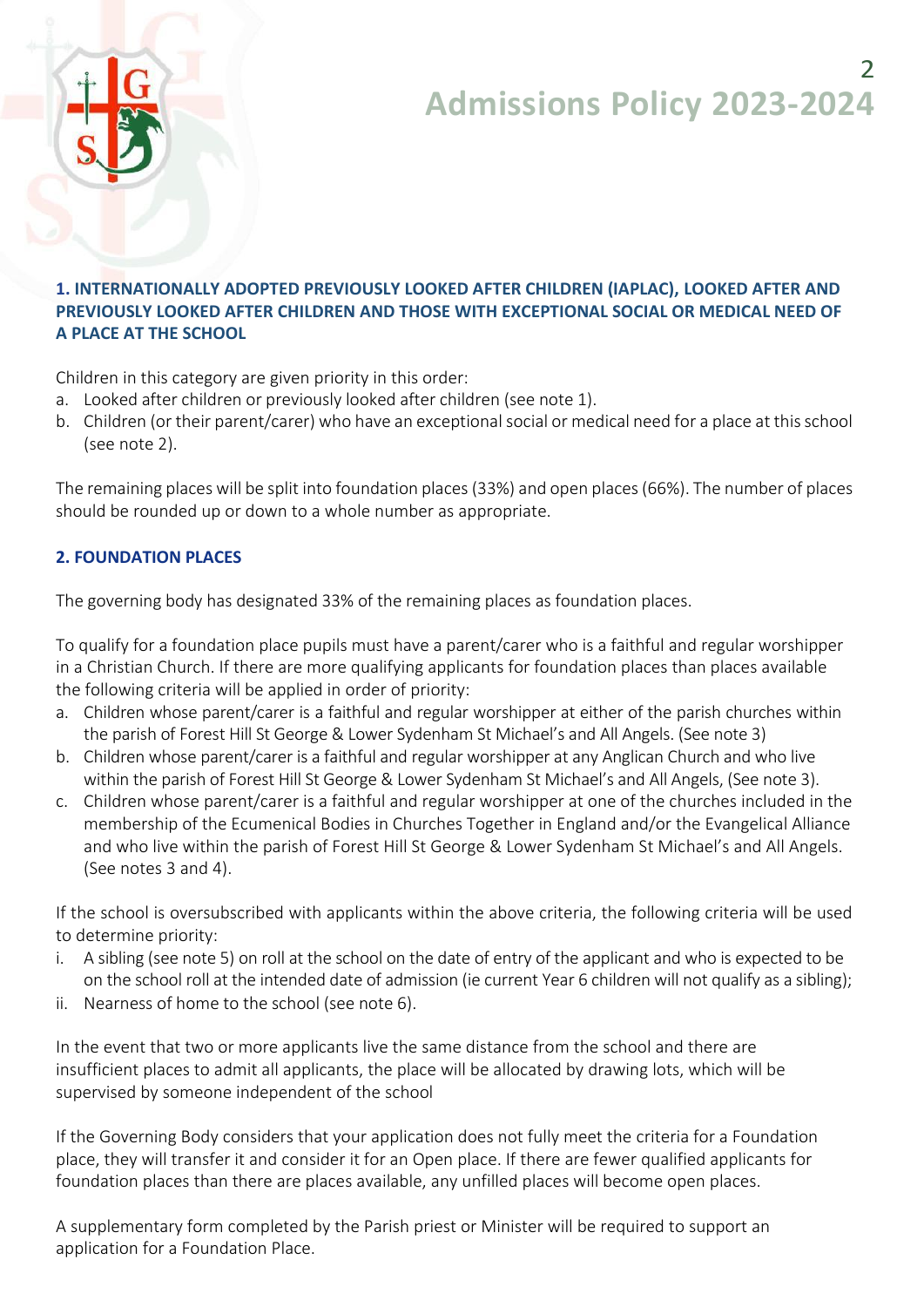# **Admissions Policy 2023-2024**



#### **3. OPEN PLACES**

The Governing Body has designated 66% of the remaining places as open places.

Open places are for those pupils whose parents have chosen the school although they do not qualify for a Foundation place. Parents applying for an open place do so knowing that the school aims to provide an education based on Christian principles.

If there are more applications than places, the following criteria will be applied in order of priority:

- a. Children who have a sibling on roll at the school on the date of entry of the applicant and who is expected to be on the school roll at the intended date of admission (ie current Year 6 children will not qualify as a sibling);
- b. Nearness of home to the school (see note 6).

#### **Tie-breaker**

In the event that two or more applicants have equal right to a place under any of the above criteria and there are insufficient places, the Governing Body will draw lots to decide between applicants, which will be supervised by someone independent of the school.

#### **Appeals**

Unsuccessful applicants have the right to appeal against the decision of the governing body to an independent appeal panel. Parents wishing to appeal should obtain an appeal form from the school. The form should be sent to reach the Clerk to the Appeal panel, c/o the School, within 20 school days of receipt of the letter of refusal. Should some appeals be unsuccessful, the Governing Body will not consider further applications from those parents within the same academic year unless there have been significant and material changes in their circumstances.

#### **Waiting List**

The Governing Body will establish a waiting list of unsuccessful applicants for both foundation and open places. This will be ordered in accordance with the oversubscription criteria. The list lasts for one academic year. Parents wishing their child to remain on the list must inform the school in writing by 31st August preceding the new academic year. If an application is received and a child is added to the waiting list, the list will be re-ranked in accordance with the oversubscription criteria

#### **Notes:**

#### **1. Looked after Children**

A looked after child is a child who is (a) in the care of a local authority, or (b) being provided with accommodation by a local authority in the exercise of their social services functions (see definition in section 22(1) of the Children Act 1989) at the time of making an application to the school. A previously looked after child is a child who immediately after being looked after became subject to an adoption, child arrangements, or special guardianship order including those who appear (to the admission authority) to have been in state care outside of England and ceased to be in state care as a result of being adopted. An adoption order is an order under the Adoption Act 1976 (see Section 12 adoption orders) and children who were adopted under the Adoption and Children Act 2002 (see Section 46 adoption orders). A 'child arrangements order' is an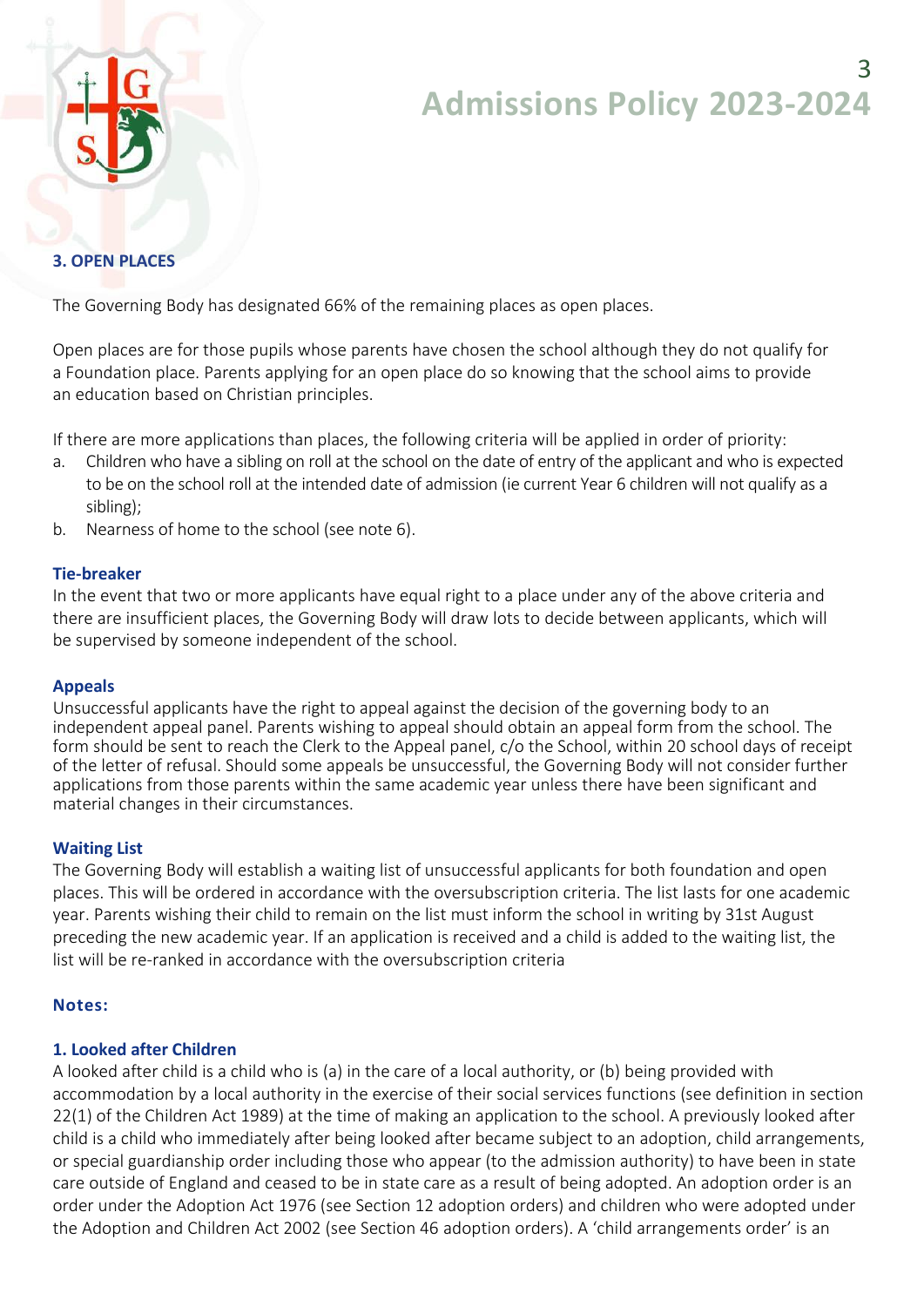### 4 **Admissions Policy 2023-2024**



order settling the arrangements to be made as to the person with whom the child is to live under Section 8 of the Children Act 1989 as amended by Section 14 of the Children and Families Act 2014. Section 14A of the Children Act 1989 defines a 'special guardianship order' as an order appointing one or more individuals to be a child's special guardian (or special guardians). The Governors will require written confirmation that the child is looked after, or previously looked after, and will be so at the time of making an application to the school.

#### **2. Exceptional Social and Medical Needs**

Applications under this criterion must be supported by written evidence at the time of application, eg, from a specialist health professional, social worker or other care professional. The evidence must set out the reasons why this school is the most suitable school and the difficulties that would be caused if the child had to attend another school.

#### **3.Definition of Faithful and Regular**

A faithful and regular worshipper is someone who has attended worship at least fortnightly for the past two years immediately prior to application. If you have moved within 2 years a letter from your previous Priest or Minister will be taken into account.

**4.Membership of Churches Together in Britain and Ireland and/or the Evangelical Alliance. A list is available from the school office on request.** A copy of the parish boundaries of Forest Hill St George & Lower Sydenham St Michael's and All Angels is also available on request from the school office.

#### **5.Definition of Sibling**

A sibling is defined as a blood or adoptive sibling, or half sibling, plus foster or step-siblings living at the same address as the child. Proof of sibling relationship may be required.

#### **6.Distance Measurements**

Distance from home to school is measured by a straight line using the Local Authority's electronic measuring system; all distances will be measured to one 'nodal' point in the school and not to a particular school gate.

#### **7.Deferred Entry**

The School admits children to the reception class in the September of the school year in which a child attains the age of 5 years. (The school year runs from 1 September to the 31 August.) All parents/carers are entitled to a full-time place for their child in the reception class from September, but may defer entry until the beginning of the term after their child is five years old (ie, when the child reaches compulsory school age) or until the beginning of the summer term whichever is earlier. Children may attend part-time until their child reaches compulsory school age. Parents/carers who have been offered a place at the School and wish to defer entry for their child and/or attend part-time must put this in writing to the headteacher at the earliest opportunity and before the start of the autumn term.

#### **8.Blocks of Flats**

Applicants from the same block of flats will be treated equally regardless of the floor on which they live. In the event that two or more applicants live the same distance from the school and in the same block of flats and there are insufficient places to admit all applicants, places will be allocated by drawing lots.